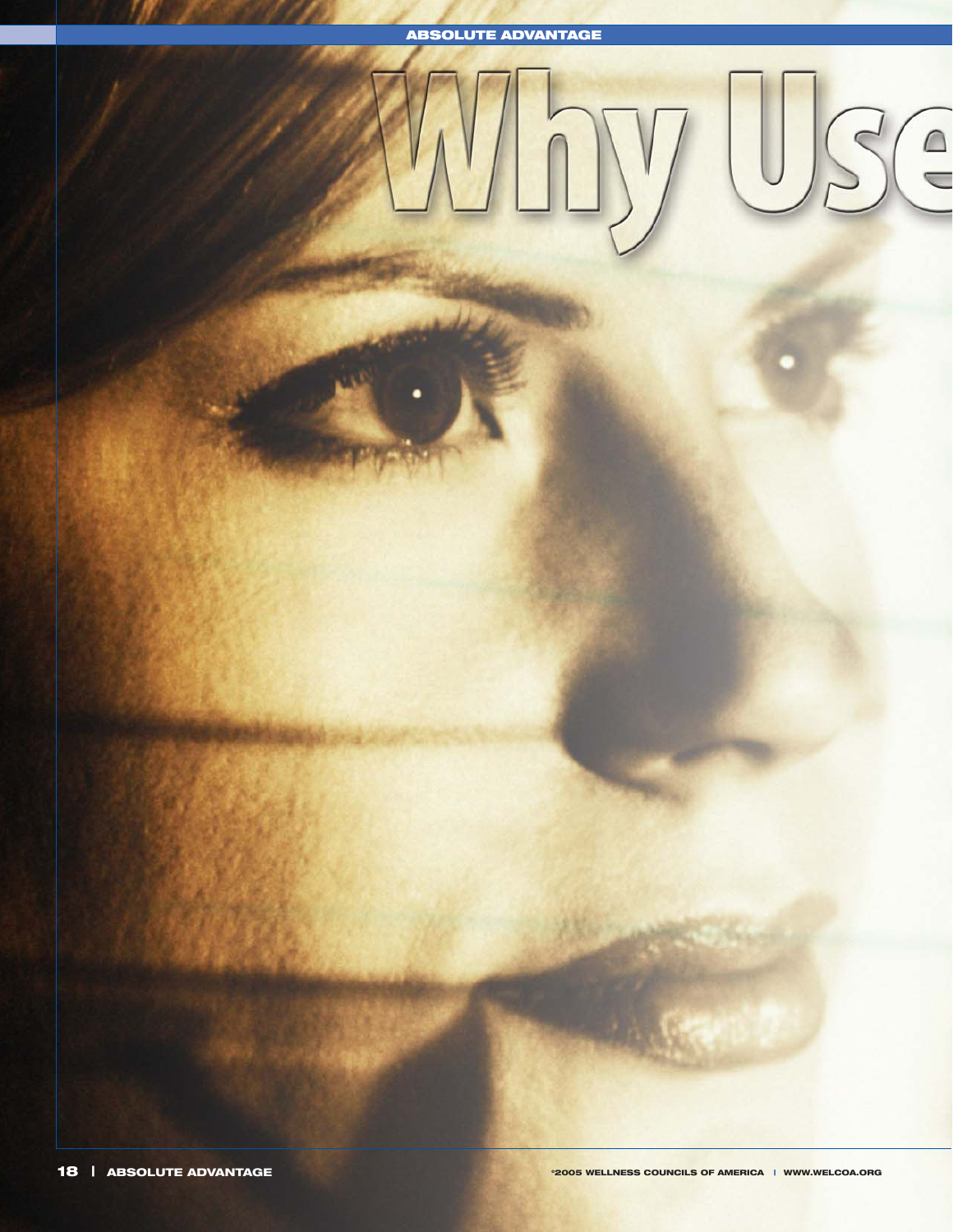Wellness and health promotion program managers often ask the question... Why use incentives? There are many reasons, but a portion of the response is related directly to the fundamental nature of "wellness." By Larry S. Chapman, MPH

f we define wellness in the manner shown in Figure 1 below then it begins to shed some light on why incentives should be a necessary part of all wellness program efforts.

Wellness "An organized set of activities designed to help individuals and their family members make and/or maintain voluntary behavior change(s) that help reduce their health risks and/or enhance their ability to function."

The focus on "voluntary" behavior change at the center of this definition of wellness requires the continual examination of what factors influence behavior change. Voluntary by its very nature means at the volition or choice of the individual. It is not automatic but must continually be selected by an act of will on a moment-by-moment basis. Incentives help to influence this expression of will in behavior change.

The pioneering work of Kurt Lewin and Albert Bandura under the theoretical umbrella of "social learning theory" and the concept of personal "self-efficacy" provides a fairly useful look at the many factors that affect behavior and behavior change. Within social learning theory each major behavior such as cigarette smoking is seen as having a large number of counter-balancing factors, many factors helping to perpetuate the behavior ("restraining factors") and other factors having the potential to help change the behavior ("enhancing factors").

For example, the price of cigarettes to a smoker will serve to perpetuate smoking if it is too low or may encourage cessation if the price goes up substantially. If short-term and ultimately long-term behavior change is to occur and/or continue, it will become increasingly necessary to "unbalance" the set of factors which constrain a healthier behavior change or support the new healthier behavior.

The process of unbalancing requires that we increase the factors that would lead to a chance to a more healthy behavior while eliminating as best we can the factors that help maintain something as unhealthy as tobacco use. Incentives may be seen as one tool for the purposeful modification of those "restraining" versus "enhancing" behavioral factors.

As individuals gain success with modifying these restraining versus enhancing factors they also increase

Figure 1

### **Definition Of Wellness**

their "self-efficacy" or confidence in making decisions and taking action to improve their personal health. As the individual gains a sense of confidence in making these behavior changes he/she gains further efficacy to make new changes. It then becomes a self-reinforcing process.

Behavior is extremely complex and clearly, there are many factors that shape it. From a purely utilitarian perspective the more factors that can be arrayed to support a specific behavior change the more likely that the actual change will be successful over the long haul. These factors are generally categorized as "restraining" or "enhancing" to a desired new behavior. They are conceptually similar to the ways that incentives and disincentives work. In addition to the difficulty of initiating new behaviors, it is extremely difficult to sustain a health behavior change over the long-term.

The behavioral science literature offers a great deal of evidence concerning the difficulty of making long-term behavior changes. Under-

Wellness: "An organized set of activities designed to help individuals and their family members make and/or maintain voluntary behavior change(s) that help reduce their health risks and/or enhance their ability to function."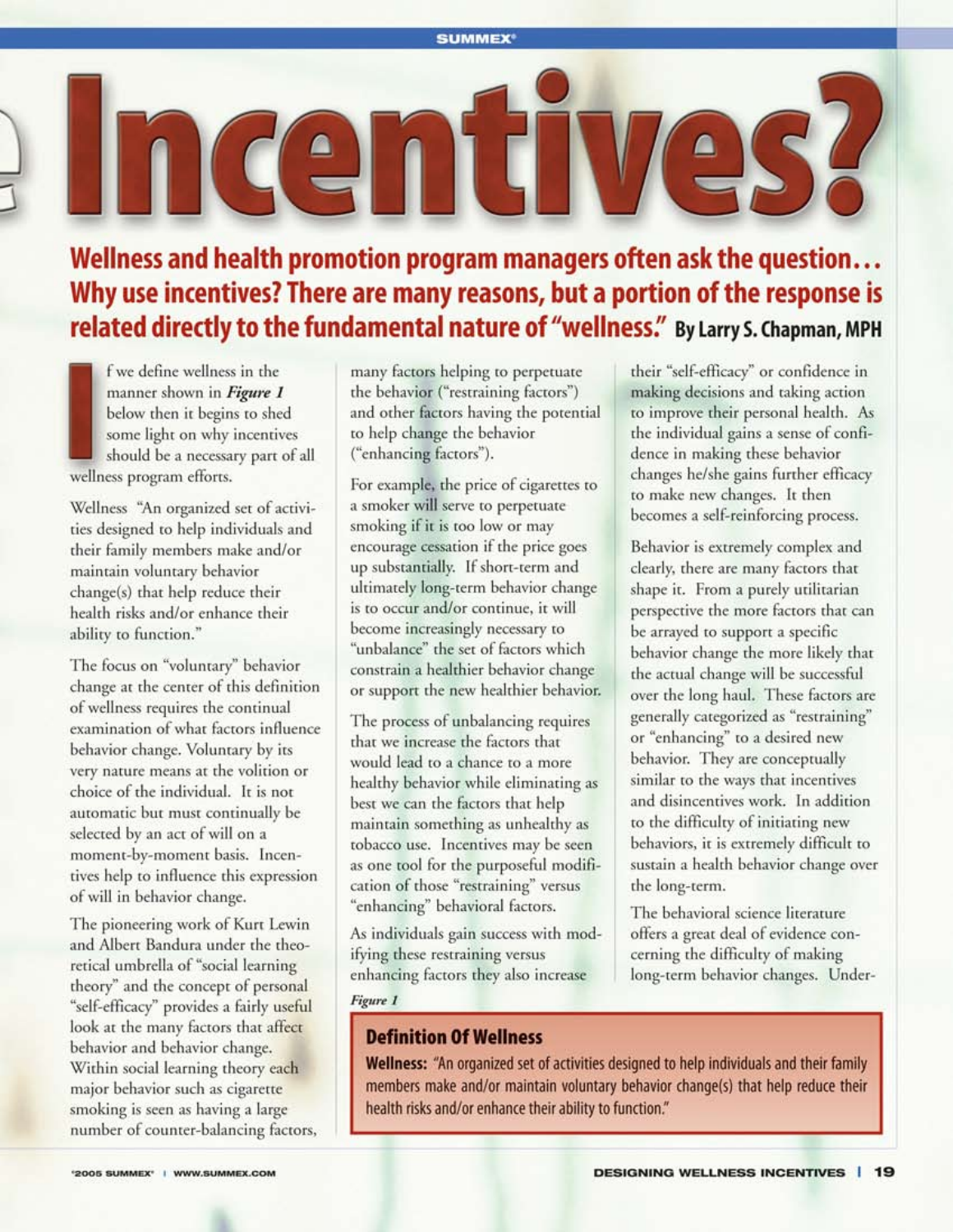#### **ABSOLUTE ADVANTAGE**

largely discernible reasons. People likewise usually do not change their behavior without good reasons. Incentives are used to try and offer those "good reasons."

Health educators, wellness professionals, case managers or health advice line interventionists who are attempting to help people change a specific health-related behavior first need to determine what factors would both aid or impede the adoption of a new behavior. For example, would a cash rebate of 50% of the program fee for 80% attendance of multiple aerobic exercise program sessions help participants attend more of the sessions? In this case, the commitment to consistently attend the aerobic sessions is strengthened through the addition of a potential financial reward.

Likewise, other incentives, such as recognition of a higher level of achievement in the form of a specially designed T-shirt with an appropriate message conveying the accomplishment (i.e. "I Finished the…." or "Superfit") contribute to greater behavioral adherence for some

participants. Program attendance is usually increased by a few additional percentage points with the use of each of these kinds of incentives.

Therefore the main reason wellness programs need to use incentives is that they can increase participation levels by sizable percentages and may help catalyze behavior change that substantially enhances the wellness of the individual, and at the collective level, the wellness of populations.

The key points here are:

- **Wellness is largely voluntary**
- **Voluntary means it requires a continual act of the will**
- **That voluntary behavior is performed for a purpose or set of reasons**
- $\Rightarrow$  Some things help maintain **the old behavior**
- $\Rightarrow$  Some things help support the **adoption of the new behavior**
- **Incentives can help "unbalance" the status quo and lead to change or help maintain the change**

#### **Incentives can help increase participation and support healthier behaviors**

Why do incentives work? In a very simple sense they offer something desirable for the individual to gain from performing a specific behavior. They help increase personal utility or give benefit in some fashion. Disincentives work because they provide an opportunity for the individual to avoid something that diminishes their utility or benefit. They both work because they create a reason for a behavior change.

In summary, human behavior in individuals, and collectively in groups, is multi-factorial in nature, and consequently, usually extremely difficult to change through simple or singular interventions without clearly perceived reason(s) for change. Incentives help provide those reasons to change.

Therefore, it is important that we augment wellness program efforts in managed care, community and work-

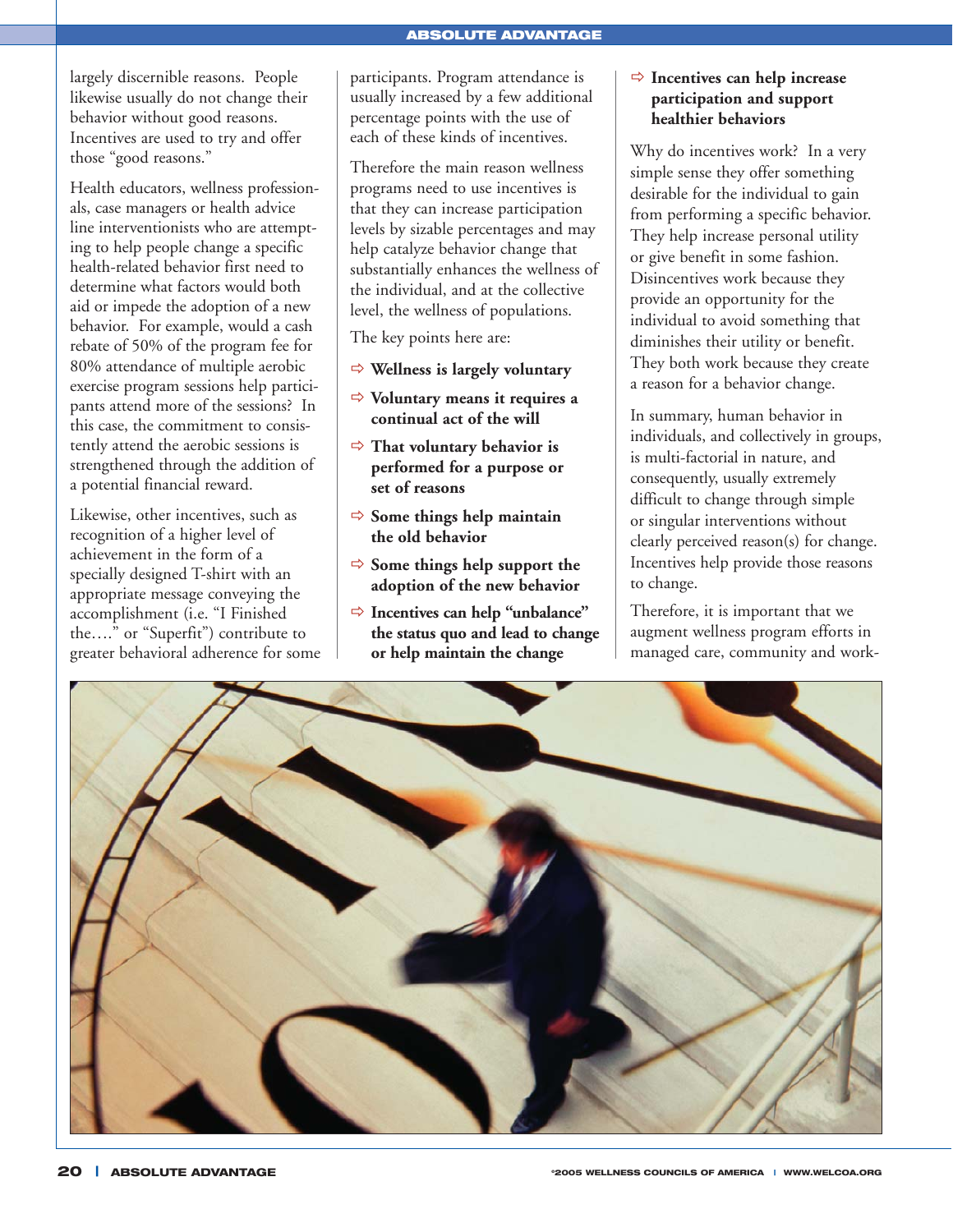place settings by including different types of incentives which will help individuals initiate and maintain specific health behavior changes.

#### *Advantages and Disadvantages of Incentives 2.1|*

Incentive use has both advantages and disadvantages. However, careful design of incentive systems can significantly enhance their advantages while substantially minimizing their disadvantages. The main advantages and disadvantages are shown in *Figure 2*. The potential advantages of using incentives are significant and include:

**1. Incentives can have powerful behavioral effects:** Rewards, singularly or in combination, can provide a powerful motive force for behavior change particularly in our culture where there is a fairly high degree of competition for time, attention and interest. If the desired behavior, the reward(s) and the rules for the incentive system are well designed, it is possible to produce a very powerful and significant change in behavior for a significant percentage of the target population.

*Figure 2*

## *ADVANTAGES AND DISADVANTAGES OF INCENTIVES*

### *Advantages*

- $\Rightarrow$  Powerful behavioral effects
- $\Rightarrow$  Very flexible and adaptable
- $\Rightarrow$  Easy to set up and operate
- $\Rightarrow$  Possible to combine rewards

## *Disadvantages*

- $\Rightarrow$  Not easy to know "best" reward(s)
- $\Rightarrow$  May reward wrong behavior
- $\Rightarrow$  May produce "unintended artifacts"
- $\Rightarrow$  Possible to outwit
- $\Rightarrow$  Possible to create dependency

**2. They are very flexible and adaptable:** Incentives can be designed to fit virtually any situation. Because incentives are essentially decision rules that guide a reward process, they are by definition very flexible and adaptable. For example, the nature of the required behavior, the timing, the record keeping process, the reward and the pay-out procedures are all open to choice in most incentive features.

**3. Incentives are relatively easy to set up and operate:** The development of incentive rules and their application to a particular work group or in a managed care environment can be designed to operate using information which is produced by a pre-existing activity. If incentive features are well designed, they can be implemented with minimal new administrative or data collection effort. For example, a sick leave reduction incentive, such as the award of "well days", often uses payroll data as its primary informational source. The tabulation of already existing payroll data then drives the incentive program's operation. However, if there are no information systems currently in place that produce the desired information and its record keeping, new activities may have to be initiated.

**4. They can use a combination of rewards:** Because incentive decision rules are so open and adaptable, it is possible to combine several different kinds of formal and informal incentive rewards into one incentive system. Through the combination of several types of rewards, it is possible to greatly increase the appeal and motive force of the incentive.

For example, a weight reduction program can include a financial rebate for sustained weight loss, a fee discount for registering a friend, a food scale or pedometer as a door prize for attendance, and a recipe write-up in the employee newsletter for the best-tasting low-calorie recipe.

In this example, the combination of incentive rewards including: strengthened motivation for attendance, learning, participation levels and sustained weight loss. In this way, it is possible to greatly increase the motive force of an incentive program through the combination of rewards and incentive features.

Disadvantages associated with incentive systems include the following:

**1. It is difficult to identify the** "best" rewards: It is not always easy to identify which rewards or types of incentive rewards will function as effective or salient inducements for behavior change. Some ineffective incentive programs, when examined in more depth, can often be traced to an inappropriate choice of rewards as the primary inducement for the desired behaviors. For example, the use of minimal amount discount coupons to local merchants as the incentive reward for program participation, may not have a significant effect on changing behavior in a relatively highly paid work force. In this example, the incremental value of the coupon when combined with the required behavior to "cash" in the coupon, when compared with the disposable income of the target group would likely work to substantially weaken the strength or motive force of the incentive.

**2. It is possible to reward inappropriate behavior:** If the incentive feature or program is poorly designed the wrong behaviors or inappropriate behaviors can be rewarded. For example, a cash competition that rewards short-term weight loss without any maximum limits on pounds lost per week may cause some participants to use hazardous weight loss techniques and diets to lose the most weight in the shortest period of time, subjecting themselves to the health hazards associated with extreme weight loss techniques.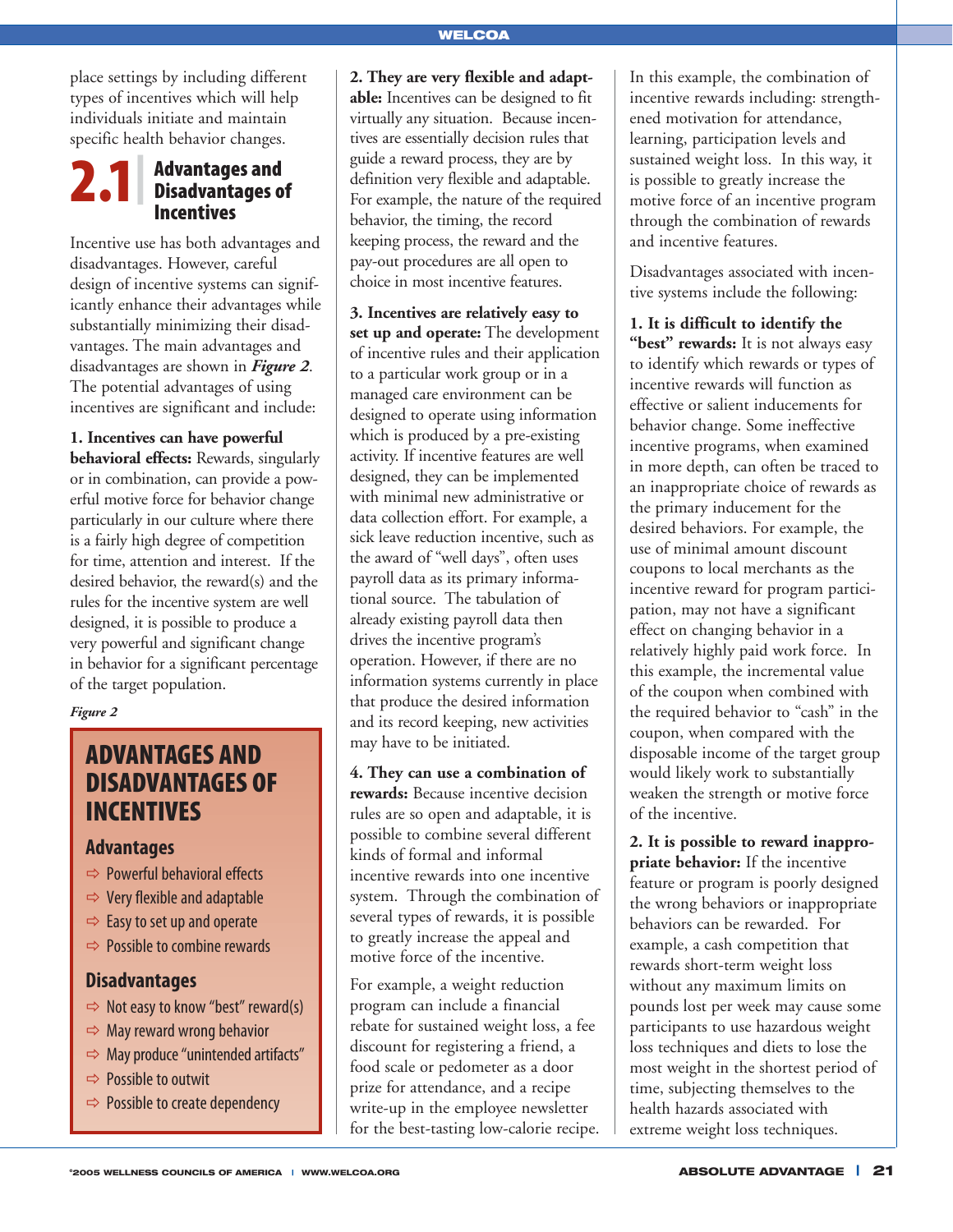*It is clear that a significant*  It is clear that a significant<br>
portion of employers utilize<br>
incentives to encourage<br>
program participation and<br>
selected health behaviors and *portion of employers utilize incentives to encourage program participation and that their work cultures' appear to be compatible with the use of wellness incentives. A few studies have found their way into the clinical and scientific*   $\|$ *literature and provide some reference points for assessing the role of incentives in*  **worksite wellness programs.**<br> **Exercise 2020** 

Clearly, well-designed incentive features should strive to eliminate any inappropriate behavior by modifying the decision rules of the incentive program. In this weight loss incentive contest example, the problem could be solved by limiting the amount of weight to be lost to one or two pounds a week, thereby significantly reducing the reward associated with unhealthy or inappropriate weight loss practices.

**3. It is possible to create "unintended artifacts":** It is possible to produce unintended and/or undesirable artifacts from the operation of an incentive feature or program. For example, if the incentive reward for not using sick leave is only given on an "all-or-none" basis (i.e., no sick leave absences during a year) and is highly valued by a work force, it may cause some individuals to come to work with infectious conditions (e.g., upper respiratory infections). These people could end up spreading the illness to many more people than perhaps would have otherwise gotten ill if the individual had stayed home while they were in a contagious state. This is an example of an unintended artifact.

**4. It is possible to outwit the incentive rules:** If it is possible, some individuals may find a way around the rules established for the incentive program. If there is not a verification process or objective check on actual behavior, some individuals may indicate that they have adhered to the required behavior without actually having done so. This behavior is frequently referred to as "gaming" the incentive feature. For example, if a sun visor is handed out as an incentive for attending a "lunch and learn" educational session at the beginning of the session, the individual who wants the visor, but doesn't want to attend the full session, will get the visor at the beginning of the session, then leave the session. In a direct